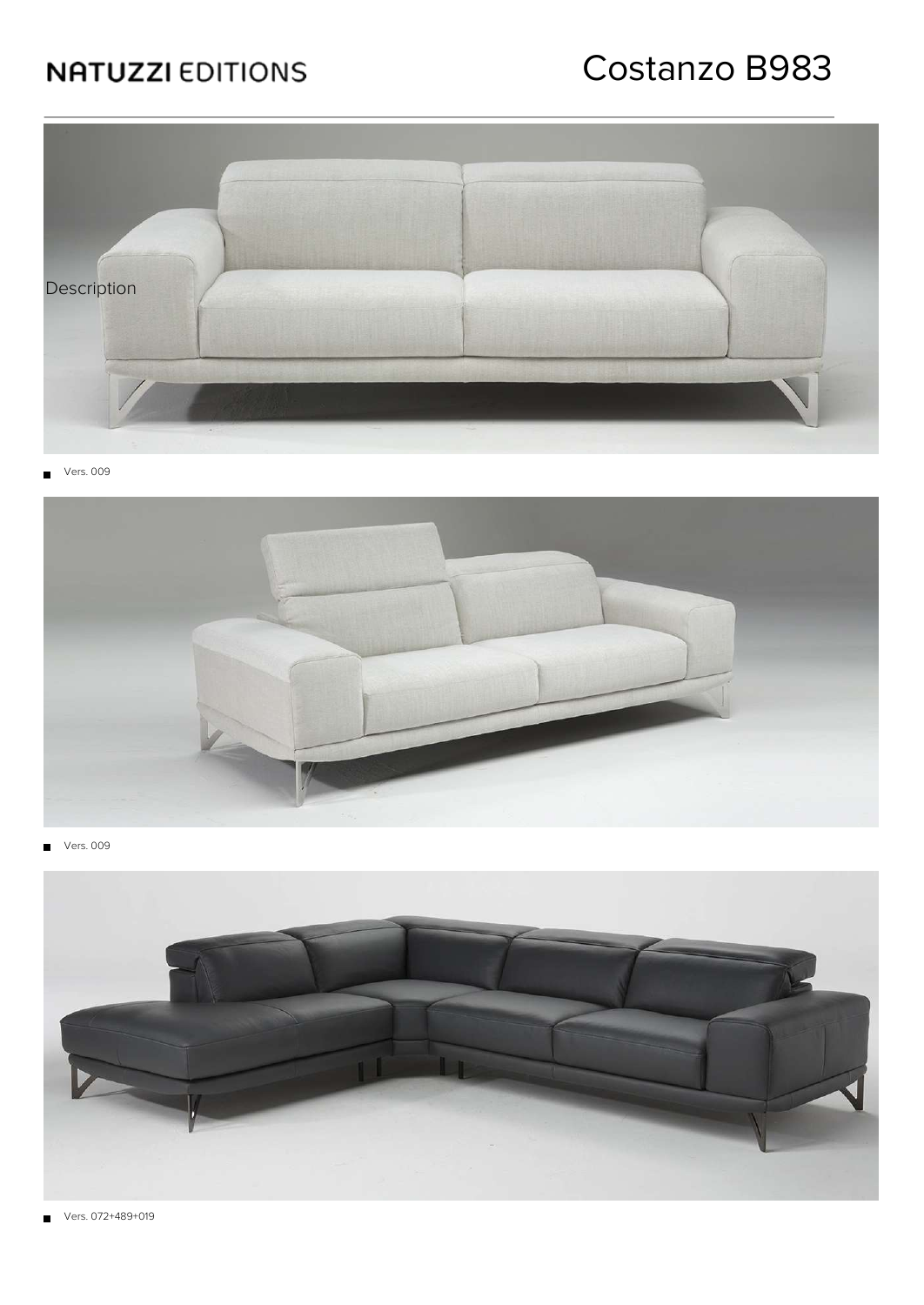## Costanzo B983

#### FICHES TECHNIQUES

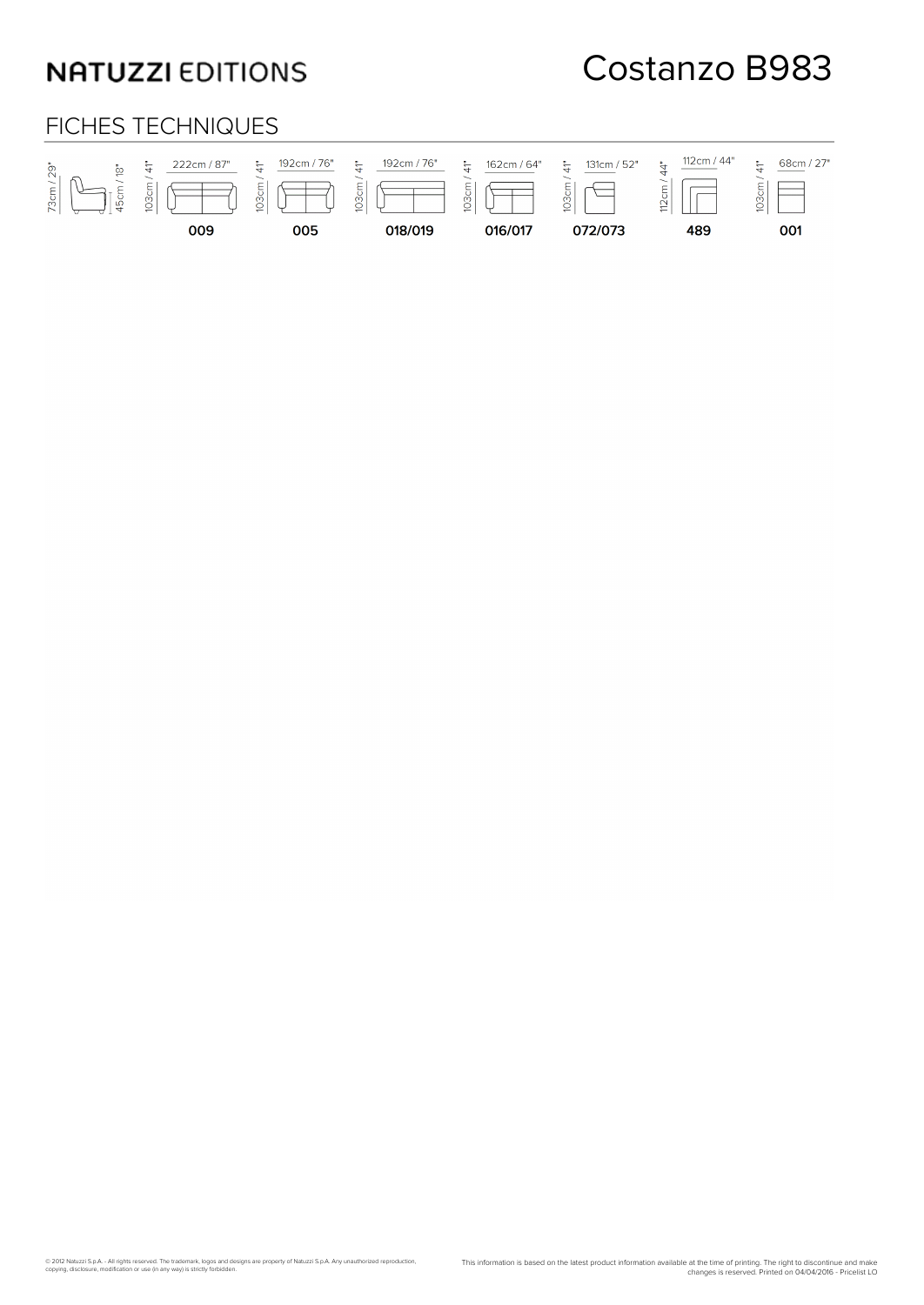### CARACTERISTIQUES TECHNIQUES

| 壤 | <b>REVÊTEMENT</b>  | Cuir<br>$\boxed{\checkmark}$ | Tissu<br>$\triangledown$                    |                                                             |                       |                                             |
|---|--------------------|------------------------------|---------------------------------------------|-------------------------------------------------------------|-----------------------|---------------------------------------------|
|   | <b>PIEDS</b>       | <b>Bois</b>                  | Plastique                                   | Métal<br>$\overline{\mathsf{v}}$                            | Revêtit               | Roues                                       |
|   | <b>REMBOURRAGE</b> | Arms                         | Fibre<br>Mousse<br>Plume/Fibre Mix<br>Plume | Fibre<br>Seat cushion<br>Mousse<br>Plume/Fibre Mix<br>Plume | Back cushion          | Fibre<br>Mousse<br>Plume/Fibre Mix<br>Plume |
|   | <b>CONFORT</b>     | Ferme                        | Standard<br>$\boxed{\checkmark}$            |                                                             |                       |                                             |
|   | <b>FONCTION</b>    | Lit                          | Mécanisme<br>électrique                     | Mécanisme                                                   | <b>Fauteuil Relax</b> | Assise coulissante                          |
|   | <b>OPTIONS</b>     | Déhoussable                  | Sellerie                                    | Coutures<br>contrastées<br>$\overline{\mathsf{v}}$          |                       |                                             |

#### NOTES

- Fil à contraste disponible seulement sur certains revêtements; cette option est géré directement sur NARES
- Accoudoirs, dossiers et assises en tout cuir

© 2012 Natuzzi S.p.A. - All rights reserved. The trademark, logos and designs are property of Natuzzi S.p.A. Any unauthorized reproduction,<br>copying, disclosure, modification or use (in any way) is strictly forbidden.

- Le modèle est disponible en croute de cuir sur les parties extérieurs  $\bullet$
- Coussins d'assise fixes  $\bullet$
- Coussins de dossier fixes  $\bullet$
- Cotés finis  $\bullet$
- $\bullet$ Carcasse en bois
- Pieds à monter au canapé  $\bullet$
- Emballage en plastic  $\bullet$
- Pieds disponibles en finitions métal 77 (Chrome Poli) / 78 (Noir Brillant)  $\bullet$
- Hauteur des pieds 15,0 cm